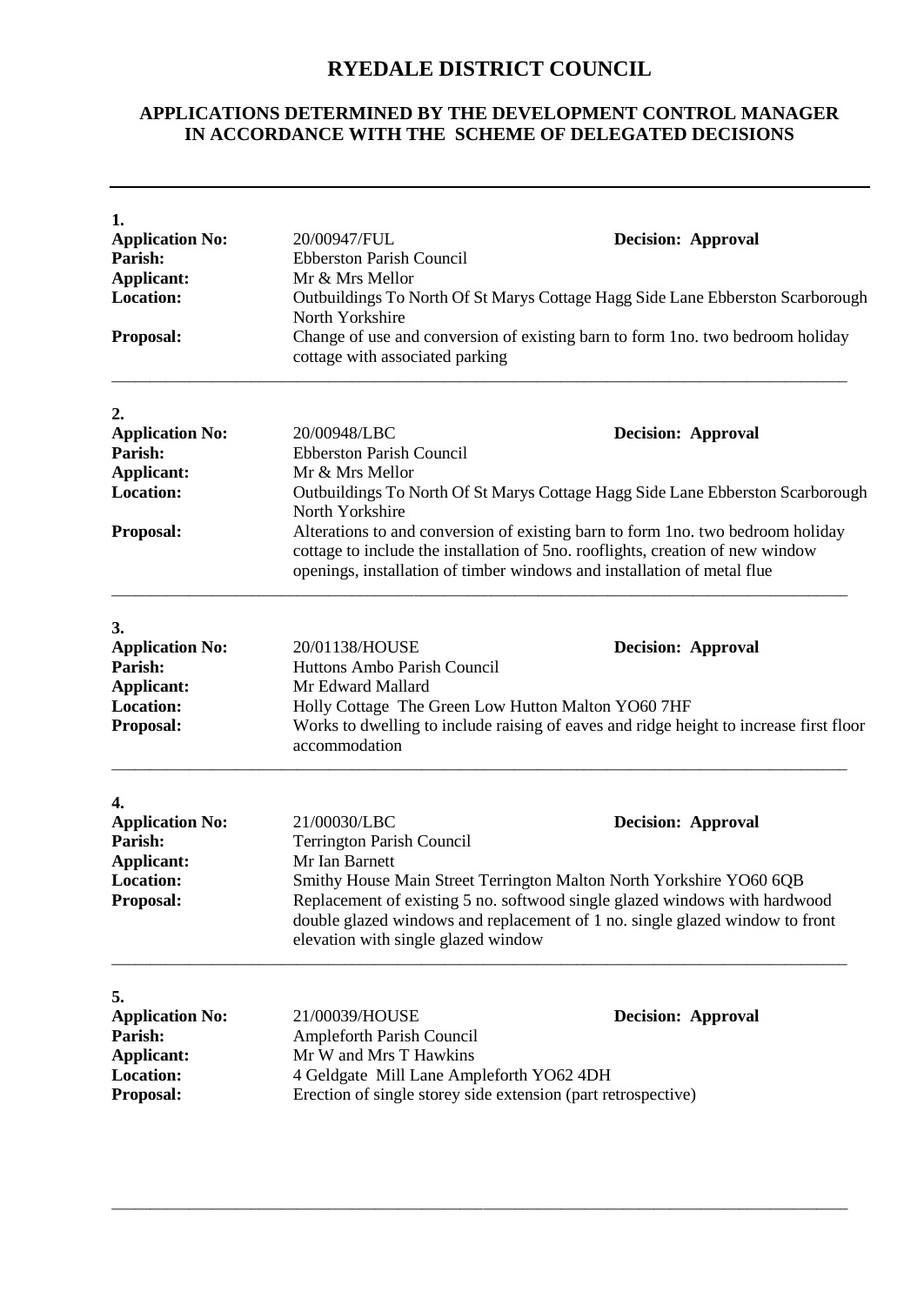| 6.                                    |                                                                                                                                                           |                           |  |
|---------------------------------------|-----------------------------------------------------------------------------------------------------------------------------------------------------------|---------------------------|--|
| <b>Application No:</b>                | 21/00143/HOUSE                                                                                                                                            | <b>Decision: Approval</b> |  |
| Parish:<br><b>Applicant:</b>          | Pickering Town Council<br>Mr Jacob Tildesley                                                                                                              |                           |  |
| <b>Location:</b>                      | 37 Maudon Avenue Pickering YO18 7EJ                                                                                                                       |                           |  |
| Proposal:                             | Erection of single storey rear extension                                                                                                                  |                           |  |
|                                       |                                                                                                                                                           |                           |  |
| 7.                                    |                                                                                                                                                           |                           |  |
| <b>Application No:</b>                | 21/00157/ADV                                                                                                                                              | <b>Decision: Approval</b> |  |
| Parish:                               | <b>Malton Town Council</b>                                                                                                                                |                           |  |
| <b>Applicant:</b>                     | Miss Louise Arundale                                                                                                                                      |                           |  |
| <b>Location:</b>                      | Greengate Centre, Flat 1 Greengate Malton YO17 7EN                                                                                                        |                           |  |
| Proposal:                             | Display of 1no. non-illuminated post mounted double sided sign as replacement to<br>existing sign                                                         |                           |  |
| 8.                                    |                                                                                                                                                           |                           |  |
| <b>Application No:</b>                | 21/00158/HOUSE                                                                                                                                            | <b>Decision: Approval</b> |  |
| Parish:                               | <b>Malton Town Council</b>                                                                                                                                |                           |  |
| <b>Applicant:</b>                     | Mrs Yvonne Slack                                                                                                                                          |                           |  |
| <b>Location:</b>                      | 76 Greengate Malton YO17 7EL                                                                                                                              |                           |  |
| Proposal:                             | Installation of timber double glazed windows as replacement to existing timber<br>single glazed windows to first floor front elevation and rear elevation |                           |  |
|                                       |                                                                                                                                                           |                           |  |
| 9.<br><b>Application No:</b>          | 21/00160/HOUSE                                                                                                                                            | <b>Decision: Approval</b> |  |
| Parish:                               | <b>Swinton Parish Council</b>                                                                                                                             |                           |  |
| <b>Applicant:</b>                     | Mr Paul Simpson                                                                                                                                           |                           |  |
| <b>Location:</b>                      | The Cottage Middle Street Swinton Malton YO17 6SR                                                                                                         |                           |  |
| Proposal:                             | Construction of single storey, flat roofed, extension to the rear following the<br>demolition or part demolition of an existing extension.                |                           |  |
|                                       |                                                                                                                                                           |                           |  |
| 10.                                   |                                                                                                                                                           |                           |  |
| <b>Application No:</b>                | 21/00166/HOUSE                                                                                                                                            | <b>Decision: Approval</b> |  |
| Parish:                               | Pickering Town Council<br>Mr & Mrs R Knee                                                                                                                 |                           |  |
| <b>Applicant:</b><br><b>Location:</b> | Highfield 1 Derwent Road Pickering YO18 7UA                                                                                                               |                           |  |
| Proposal:                             | Erection of single storey rear extension, installation of 2no. dormer windows and                                                                         |                           |  |
|                                       | Ino. rooflight to front elevation and 3no. rooflights to rear elevation to allow loft                                                                     |                           |  |
|                                       | conversion and removal of 1no. existing chimney stack                                                                                                     |                           |  |
| 11.                                   |                                                                                                                                                           |                           |  |
| <b>Application No:</b>                | 21/00169/HOUSE                                                                                                                                            | <b>Decision: Approval</b> |  |
| Parish:                               | <b>Helmsley Town Council</b>                                                                                                                              |                           |  |
| <b>Applicant:</b>                     | Mr Alec Thrower                                                                                                                                           |                           |  |
| <b>Location:</b>                      | 45 The Limes Helmsley YO62 5DT                                                                                                                            |                           |  |
| Proposal:                             | Erection of a single storey part side-part front extension.                                                                                               |                           |  |
| 12.                                   |                                                                                                                                                           |                           |  |
| <b>Application No:</b>                | 21/00172/HOUSE                                                                                                                                            | <b>Decision: Approval</b> |  |
| Parish:                               | <b>Acklam Parish Meeting</b>                                                                                                                              |                           |  |
| <b>Applicant:</b>                     | Mr John Scott                                                                                                                                             |                           |  |
| <b>Location:</b>                      | Sycamore House Main Street Acklam Malton North Yorkshire YO17 9RG                                                                                         |                           |  |
| Proposal:                             | Erection of single storey extension to front elevation                                                                                                    |                           |  |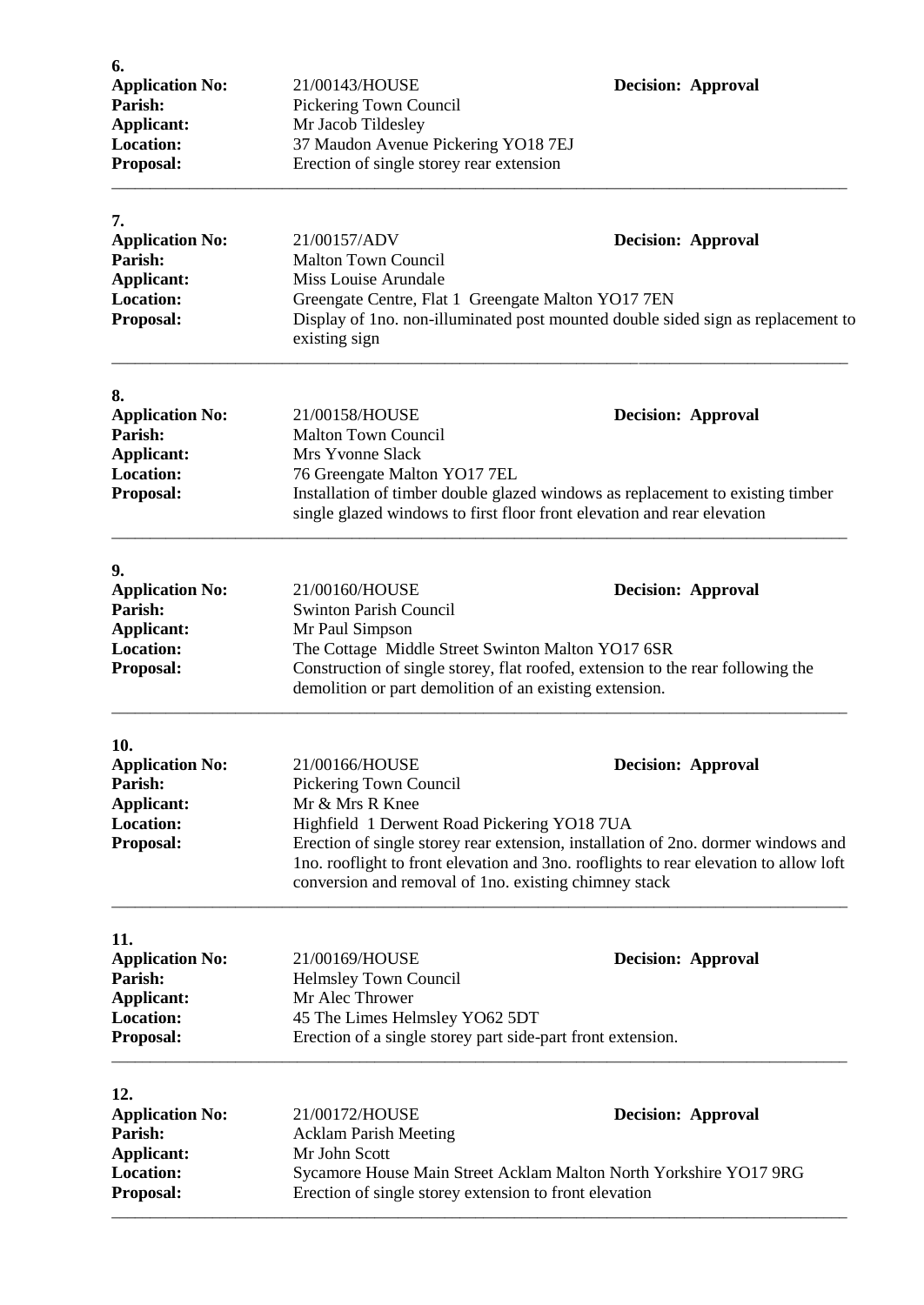| 13.<br><b>Application No:</b>                                                                  | 21/00182/LBC                                                                                                                                                                                                                                                                                  | <b>Decision: Approval</b>                                                                                            |  |  |
|------------------------------------------------------------------------------------------------|-----------------------------------------------------------------------------------------------------------------------------------------------------------------------------------------------------------------------------------------------------------------------------------------------|----------------------------------------------------------------------------------------------------------------------|--|--|
| Parish:<br><b>Applicant:</b>                                                                   | Harome Parish Council                                                                                                                                                                                                                                                                         |                                                                                                                      |  |  |
| <b>Location:</b><br>Proposal:                                                                  | Tessa Coleman<br>Holly Cottage Mill Street Harome Helmsley YO62 5JG<br>Alterations to external paving, addition of external drainage, internal works to<br>include removal of internal door, relocation of eaves hatch, addition of stud wall,<br>approval of details of replacement windows. |                                                                                                                      |  |  |
| 14.<br><b>Application No:</b><br>Parish:<br><b>Applicant:</b>                                  | 21/00196/LBC<br><b>Malton Town Council</b><br>Mrs Yvonne Slack                                                                                                                                                                                                                                | <b>Decision: Approval</b>                                                                                            |  |  |
| <b>Location:</b><br>Proposal:                                                                  | 76 Greengate Malton North Yorkshire YO17 7EL<br>Installation of timber double glazed windows as replacement to existing timber<br>single glazed windows to first floor front elevation and rear elevation                                                                                     |                                                                                                                      |  |  |
| 15.<br><b>Application No:</b><br>Parish:<br><b>Applicant:</b>                                  | 21/00197/HOUSE<br>Norton Town Council<br>Mr Paul Cook                                                                                                                                                                                                                                         | <b>Decision: Refusal</b>                                                                                             |  |  |
| <b>Location:</b><br>Proposal:                                                                  | 31 Beckside Norton Malton North Yorkshire YO17 8AR<br>Demolition of existing boundary wall and creation of additional car parking space.                                                                                                                                                      |                                                                                                                      |  |  |
| 16.                                                                                            |                                                                                                                                                                                                                                                                                               |                                                                                                                      |  |  |
| <b>Application No:</b><br>Parish:<br><b>Applicant:</b><br><b>Location:</b>                     | 21/00198/FUL<br><b>Decision: Approval</b><br>Scrayingham Parish Council<br>Mr Mervyn Stone<br>Mullins Cottage Main Street Scrayingham Malton North Yorkshire YO41 1JD                                                                                                                         |                                                                                                                      |  |  |
| Proposal:                                                                                      | Erection of agricultural shed for multi-purpose storage.                                                                                                                                                                                                                                      |                                                                                                                      |  |  |
| 17.<br><b>Application No:</b><br>Parish:<br><b>Applicant:</b><br><b>Location:</b><br>Proposal: | 21/00204/LBC<br>Henderskelfe Parish Meeting<br>Mrs Victoria Howard (Castle Howard Estate Ltd)<br>East Wing Castle Howard York North Yorkshire YO60 7BY<br>East Wing                                                                                                                           | <b>Decision: Approval</b><br>Installation of three external lead rainwater pipes to the west facing elevation of the |  |  |
| 18.<br><b>Application No:</b><br>Parish:<br><b>Applicant:</b><br><b>Location:</b><br>Proposal: | 21/00207/HOUSE<br><b>Warthill Parish Council</b><br>Mr Drake<br>Oakfield Common Lane Warthill YO19 5XW<br>conservatory.                                                                                                                                                                       | <b>Decision: Approval</b><br>Erection of a single storey rear extension following the removal of existing            |  |  |
| 19.<br><b>Application No:</b>                                                                  | 21/00211/HOUSE                                                                                                                                                                                                                                                                                | <b>Decision: Approval</b>                                                                                            |  |  |
| Parish:<br><b>Applicant:</b><br><b>Location:</b><br>Proposal:                                  | Hovingham Parish Council<br>Mr Berger<br>Brinkburn Barn Brookside Hovingham YO62 4LG<br>Erection of a detached garage and workshop following demolition of existing barn                                                                                                                      |                                                                                                                      |  |  |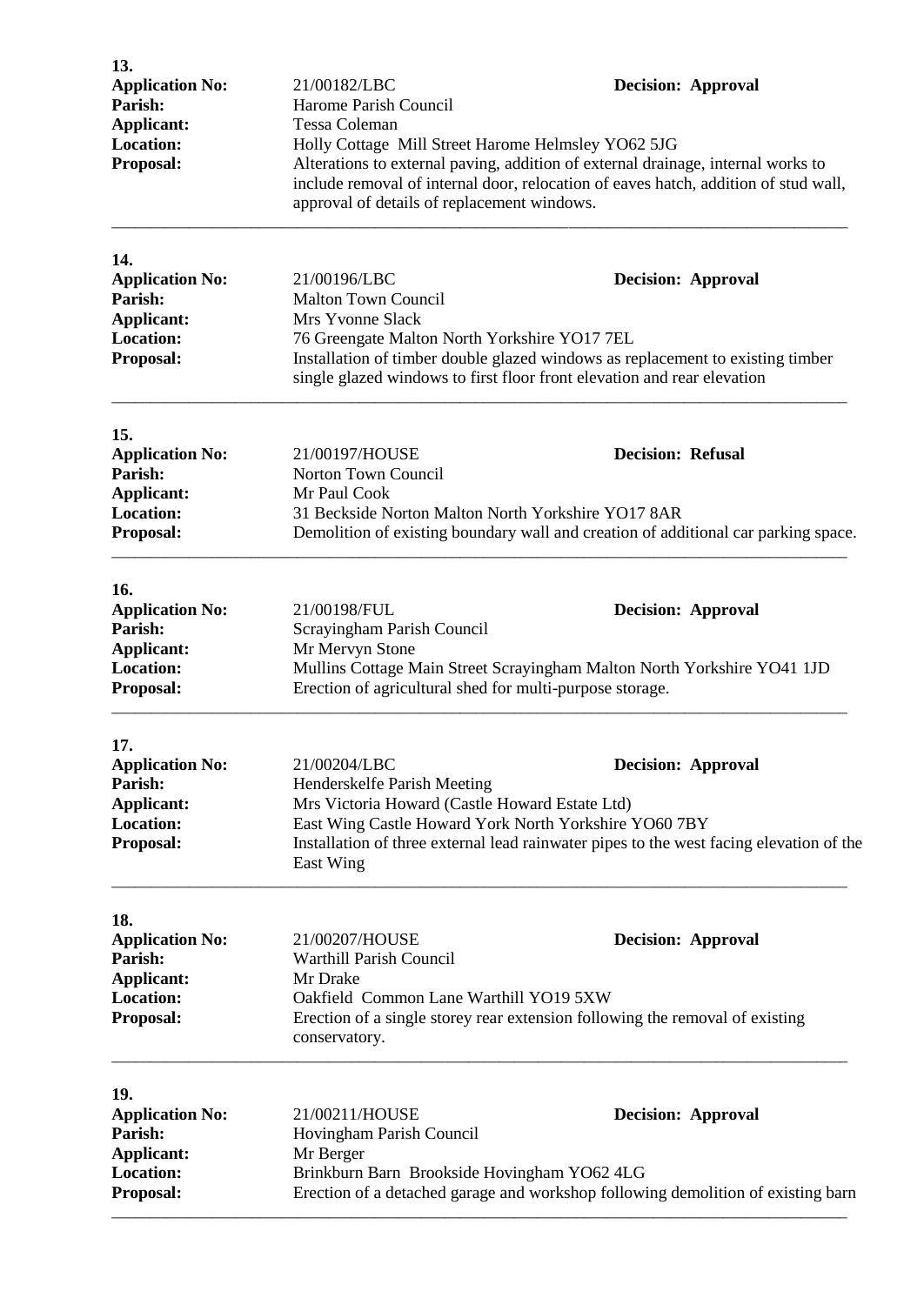| 20.<br><b>Application No:</b><br>Parish:<br><b>Applicant:</b><br><b>Location:</b><br>Proposal: | 21/00218/HOUSE<br><b>Terrington Parish Council</b><br>Mr & Mrs Robert & Rebecca Wright<br>Kew Cottage 2 Wiganthorpe Terrington Malton YO60 6NU<br>to the front and erection of an open porch to the front.                                          | <b>Decision: Approval</b><br>Erection of single storey rear extension, replacement of French doors with a window                                                                                                                                                         |  |
|------------------------------------------------------------------------------------------------|-----------------------------------------------------------------------------------------------------------------------------------------------------------------------------------------------------------------------------------------------------|--------------------------------------------------------------------------------------------------------------------------------------------------------------------------------------------------------------------------------------------------------------------------|--|
| 21.<br><b>Application No:</b><br>Parish:<br><b>Applicant:</b><br><b>Location:</b><br>Proposal: | 21/00227/FUL<br><b>Malton Town Council</b><br>Mr & Mrs L.W. Paley.<br>demolition of existing building                                                                                                                                               | <b>Decision: Approval</b><br>B And W Hygiene Services Ltd Showfield Lane Malton North Yorkshire YO17 6BT<br>Erection of steel framed building to form 5no. light industrial units following                                                                              |  |
| 22.<br><b>Application No:</b><br>Parish:<br>Applicant:<br><b>Location:</b><br>Proposal:        | 21/00230/HOUSE<br><b>Decision: Approval</b><br><b>Wombleton Parish Council</b><br>Mr & Mrs Dickman<br>Twin Gables Page Lane Wombleton Kirkbymoorside YO62 7SE<br>Installation of 13no. double glazed replacement windows and 3no. doors and frames. |                                                                                                                                                                                                                                                                          |  |
| 23.<br><b>Application No:</b><br>Parish:<br><b>Applicant:</b><br><b>Location:</b><br>Proposal: | 21/00233/HOUSE<br><b>Oswaldkirk Parish Meeting</b><br>Mr And Mrs Reeves<br>conservatory with installation of internal door to garage                                                                                                                | <b>Decision: Approval</b><br>The Old Rectory Main Street Oswaldkirk Helmsley North Yorkshire YO62 5XT<br>Erection of single storey rear garden room extension following removal of existing                                                                              |  |
| 24.<br><b>Application No:</b><br>Parish:<br>Applicant:<br><b>Location:</b><br>Proposal:        | 21/00234/LBC<br><b>Oswaldkirk Parish Meeting</b><br>Mr And Mrs Reeves<br>conservatory with installation of internal door to garage                                                                                                                  | <b>Decision: Approval</b><br>The Old Rectory Main Street Oswaldkirk Helmsley North Yorkshire YO62 5XT<br>Erection of single storey rear garden room extension following removal of existing                                                                              |  |
| 25.<br><b>Application No:</b><br>Parish:<br><b>Applicant:</b><br><b>Location:</b><br>Proposal: | 21/00280/FUL<br><b>Sherburn Parish Council</b><br>Mr And Mrs Franklin<br>landscaping                                                                                                                                                                | <b>Decision: Approval</b><br>Sherburn Lodge Scarborough Road Sherburn Malton North Yorkshire YO17 8EW<br>Change of use, conversion and erection of single storey rear extension to outbuilding<br>to form 1no. two bedroom detached bungalow with associated parking and |  |
| 26.<br><b>Application No:</b><br>Parish:<br><b>Applicant:</b><br><b>Location:</b><br>Proposal: | 21/00238/HOUSE<br>Helmsley Town Council<br>Mr Nigel Jones<br>1 Pottergate Helmsley YO62 5BU<br>lean-to extension.                                                                                                                                   | <b>Decision: Approval</b><br>Erection of a two storey rear extension following demolition of existing single storey                                                                                                                                                      |  |